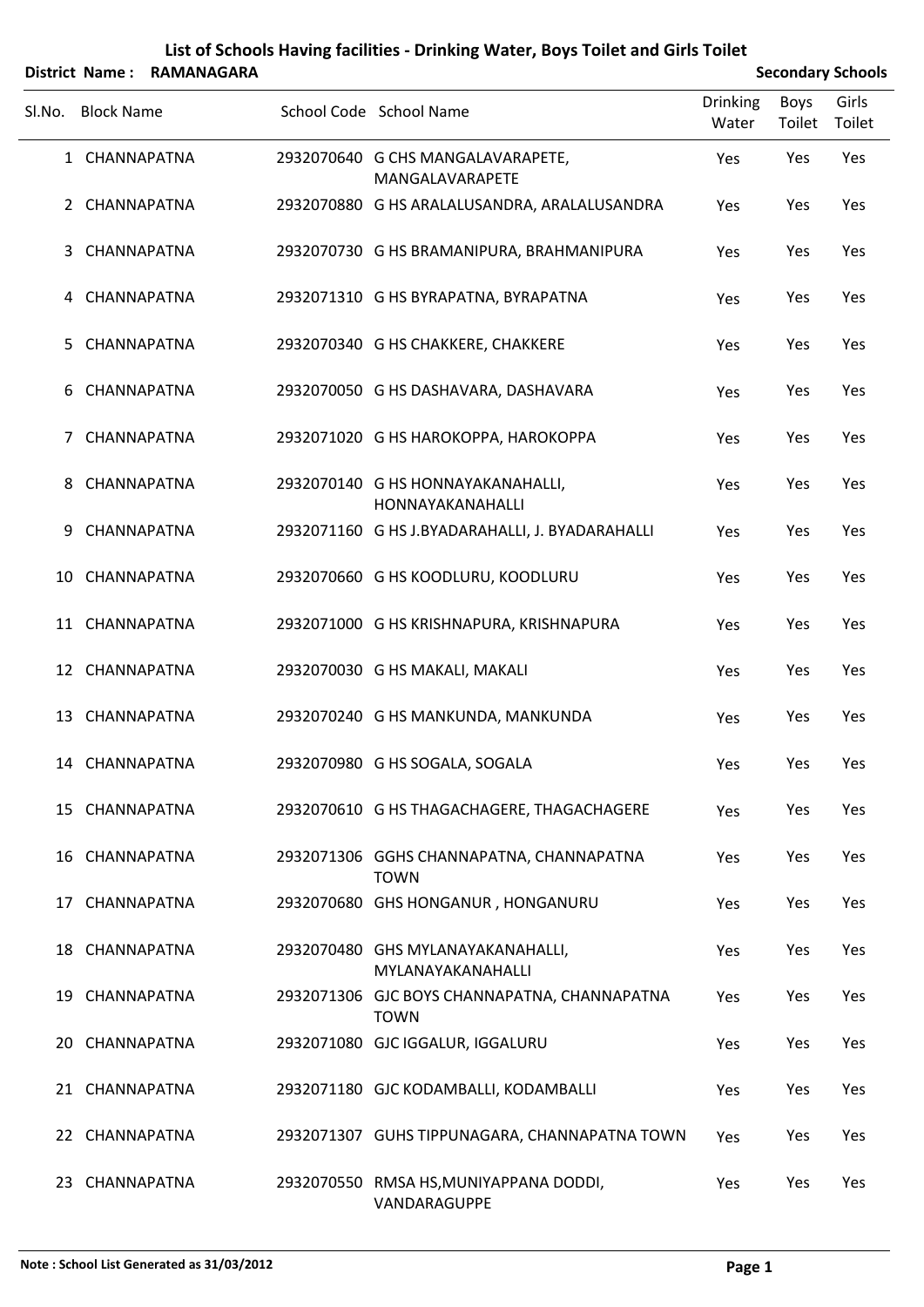|        |                   | District Name: RAMANAGARA |                                                                           | <b>Secondary Schools</b> |                |                 |
|--------|-------------------|---------------------------|---------------------------------------------------------------------------|--------------------------|----------------|-----------------|
| SI.No. | <b>Block Name</b> |                           | School Code School Name                                                   | <b>Drinking</b><br>Water | Boys<br>Toilet | Girls<br>Toilet |
|        | 24 CHANNAPATNA    |                           | 2932071309 URDU RMSA HIGH SCHOOL OLD DAIRA,<br><b>CHANNAPATNA TOWN</b>    | Yes                      | Yes            | Yes             |
|        | 25 KANAKAPURA     |                           | 2932080290 GHS CHIKKAKALABALU, CHIKKA KALBALU                             | Yes                      | Yes            | Yes             |
|        | 26 KANAKAPURA     |                           | 2932082095 EX-MUNICIPAL GOVERNMENT HIGH SCHOOL,<br><b>KANAKAPURA TOWN</b> | Yes                      | Yes            | Yes             |
|        | 27 KANAKAPURA     |                           | 2932081370 G HS ACHALU, ACHALU                                            | Yes                      | Yes            | Yes             |
|        | 28 KANAKAPURA     |                           | 2932082010 G HS ALANATHA, ALANATHA                                        | Yes                      | Yes            | Yes             |
| 29.    | KANAKAPURA        |                           | 2932081240 G HS ATTHIHALLI, ATTHIHALLI                                    | Yes                      | Yes            | Yes             |
|        | 30 KANAKAPURA     |                           | 2932080300 G HS BANNIKUPE, BANNKUPPE                                      | Yes                      | Yes            | Yes             |
|        | 31 KANAKAPURA     |                           | 2932082030 G HS BANNIMUKKODLU, BANNIMUKKODLU                              | Yes                      | Yes            | Yes             |
|        | 32 KANAKAPURA     |                           | 2932081870 G HS BIJJAHALLI, BIJJAHALLI                                    | Yes                      | Yes            | Yes             |
|        | 33 KANAKAPURA     |                           | 2932080970 G HS CHAKANAHALLI, CHAKANAHALLI                                | Yes                      | Yes            | Yes             |
|        | 34 KANAKAPURA     |                           | 2932080350 G HS CHEELURU, CHEELURU                                        | Yes                      | Yes            | Yes             |
| 35     | KANAKAPURA        |                           | 2932080750 G HS CHIKKAMUDUVADI, CHIKKAMUDUVADI                            | Yes                      | Yes            | Yes             |
|        | 36 KANAKAPURA     |                           | 2932080330 G HS DYVASANDRA, DYAVASANDRA                                   | Yes                      | Yes            | Yes             |
|        | 37 KANAKAPURA     |                           | 2932081150 G HS GORAVINAPURA, GORAVINAPURA                                | Yes                      | Yes            | Yes             |
|        | 38 KANAKAPURA     |                           | 2932080181 G HS HAROHALLI, HAROHALLI                                      | Yes                      | Yes            | Yes             |
|        | 39 KANAKAPURA     |                           | 2932081820 G HS HERINDYAPANAHALLI,<br>HERINDYAPANAHALLI                   | Yes                      | Yes            | Yes             |
|        | 40 KANAKAPURA     |                           | 2932080040 G HS KADASIKOPPA, KADASIKOPPA                                  | Yes                      | Yes            | Yes             |
|        | 41 KANAKAPURA     |                           | 2932080160 G HS KADUJAKKASANDRA,<br>KADUJAKKASANDRA                       | Yes                      | Yes            | Yes             |
|        | 42 KANAKAPURA     |                           | 2932080660 G HS KALLANAKUPPE, KALLANAKUPPE                                | Yes                      | Yes            | Yes             |
|        | 43 KANAKAPURA     |                           | 2932080400 G HS PADUVANAGERE, PADUVANAGERE                                | Yes                      | Yes            | Yes             |
|        | 44 KANAKAPURA     |                           | 2932081010 G HS SHIVANAHALLI, SHIVANAHALLI                                | Yes                      | Yes            | Yes             |
| 45.    | KANAKAPURA        |                           | 2932081080 G HS THIGALARAHOSAHALLI,<br>THIGALARAHOSAHALLI                 | Yes                      | Yes            | Yes             |
|        | 46 KANAKAPURA     |                           | 2932080510 G HS THOKASANDRA, THOKASANDRA                                  | Yes                      | Yes            | Yes             |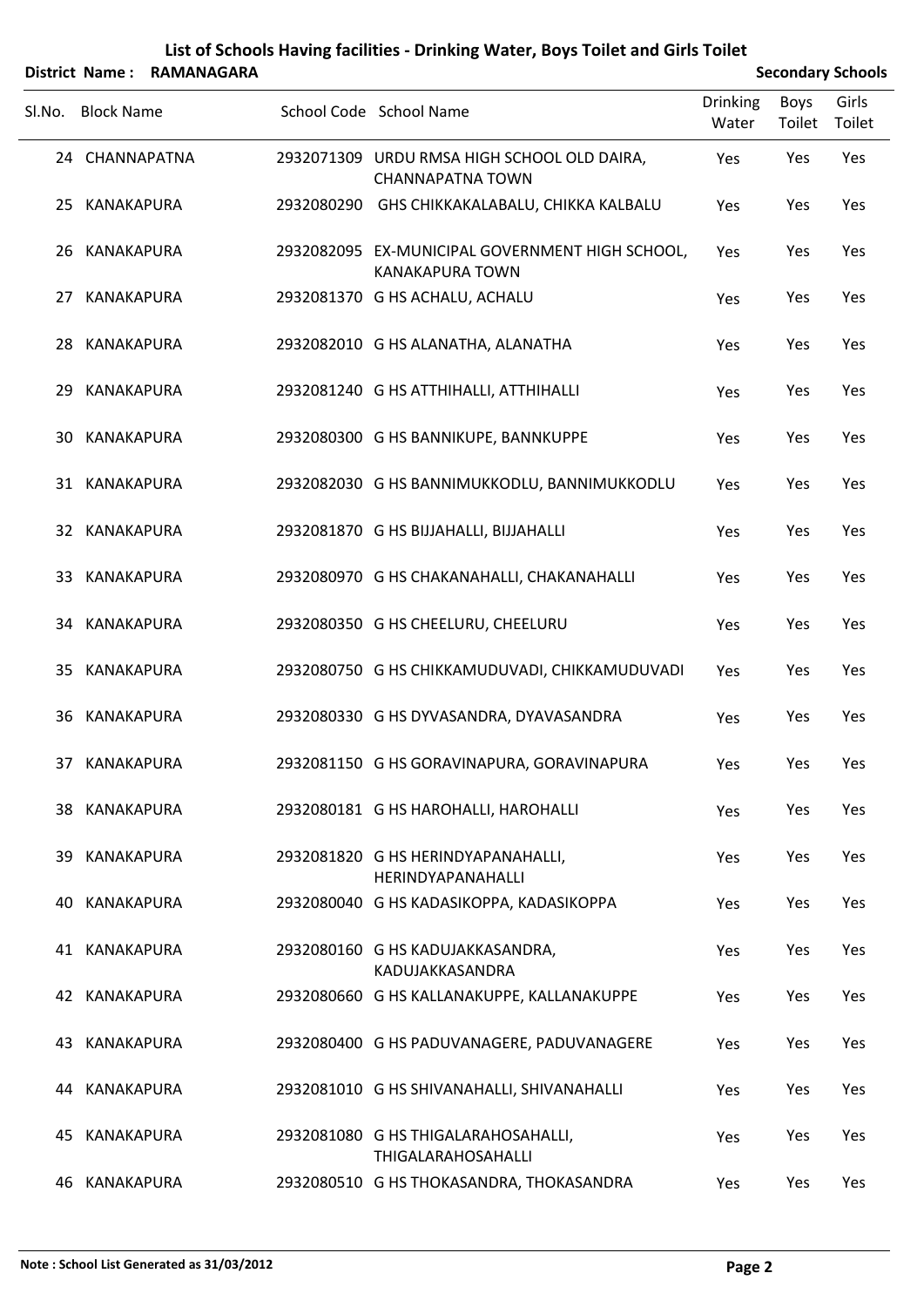|        | District Name:<br><b>RAMANAGARA</b> |  |  |                                                           | <b>Secondary Schools</b> |                       |                 |
|--------|-------------------------------------|--|--|-----------------------------------------------------------|--------------------------|-----------------------|-----------------|
| Sl.No. | <b>Block Name</b>                   |  |  | School Code School Name                                   | <b>Drinking</b><br>Water | <b>Boys</b><br>Toilet | Girls<br>Toilet |
|        | 47 KANAKAPURA                       |  |  | 2932080880 G HS TUGANI, TUNGANI                           | Yes                      | Yes                   | Yes             |
|        | 48 KANAKAPURA                       |  |  | 2932081600 G HS UYYAMBALLI, UYYAMBALLI                    | Yes                      | Yes                   | Yes             |
| 49.    | KANAKAPURA                          |  |  | 2932080620 G HSBANAVASI, BANAVASI                         | Yes                      | Yes                   | Yes             |
|        | 50 KANAKAPURA                       |  |  | 2932082094 G UHS KANAKAPURA, KANAKAPURA TOWN              | Yes                      | Yes                   | Yes             |
|        | 51 KANAKAPURA                       |  |  | 2932081820 GCHS HALASURU, HERINDYAPANAHALLI               | Yes                      | Yes                   | Yes             |
|        | 52 KANAKAPURA                       |  |  | 2932080100 GCHS KAGGALAHALLI, KAGGALAHALLI                | Yes                      | Yes                   | Yes             |
| 53     | KANAKAPURA                          |  |  | 2932082094 GGHS KANAKAPURA, KANAKAPURA TOWN               | Yes                      | Yes                   | Yes             |
|        | 54 KANAKAPURA                       |  |  | 2932082370 GHS H. KOTHANOOR, KOTTANOOR                    | Yes                      | Yes                   | Yes             |
| 55.    | KANAKAPURA                          |  |  | 2932081330 GHS HONNIGANAHALLI, HONNIGANAHALLI             | Yes                      | Yes                   | Yes             |
| 56     | KANAKAPURA                          |  |  | 2932081540 GHS HUKUNDA, HUKUNDA                           | Yes                      | Yes                   | Yes             |
| 57.    | KANAKAPURA                          |  |  | 2932081590 GJC DODDA ALAHALLI, DODDA ALAHALLI             | Yes                      | Yes                   | Yes             |
|        | 58 KANAKAPURA                       |  |  | 2932080640 GJC DODDAMARALAVADI,<br><b>DODDAMARALAVADI</b> | Yes                      | Yes                   | Yes             |
| 59.    | <b>MAGADI</b>                       |  |  | 2932052493 G UHS MAGADI, MAGADI TOWN                      | Yes                      | Yes                   | Yes             |
|        | 60 MAGADI                           |  |  | 2932051140 G HS ARASINAKUNTE, ARASINAKUNTE                | Yes                      | Yes                   | Yes             |
|        | 61 MAGADI                           |  |  | 2932052240 G HS BELAGAVADI, BELAGAVADI                    | Yes                      | Yes                   | Yes             |
|        | 62 MAGADI                           |  |  | 2932050070 G HS GANGONAHALLI, GANGONAHALLI                | Yes                      | Yes                   | Yes             |
|        | 63 MAGADI                           |  |  | 2932051520 G HS HARTHI GATE, HARTHI                       | Yes                      | Yes                   | Yes             |
|        | 64 MAGADI                           |  |  | 2932050620 G HS KAGIMADU, KAGIMADU                        | Yes                      | Yes                   | Yes             |
|        | 65 MAGADI                           |  |  | 2932051180 G HS LAKKENAHALLI, LAKKENAHALLI                | Yes                      | Yes                   | Yes             |
|        | 66 MAGADI                           |  |  | 2932052030 G HS MADABALU, MADABALU                        | Yes                      | Yes                   | Yes             |
|        | 67 MAGADI                           |  |  | 2932050740 G HS MADIGONDANAHALLI,<br>MADIGONDANAHALLI     | Yes                      | Yes                   | Yes             |
|        | 68 MAGADI                           |  |  | 2932052480 G HS MANCHANABELE, MANCHANABELE                | Yes                      | Yes                   | Yes             |
|        | 69 MAGADI                           |  |  | 2932050850 G HS MANIGANAHALLI, MANIGANAHALLI              | Yes                      | Yes                   | Yes             |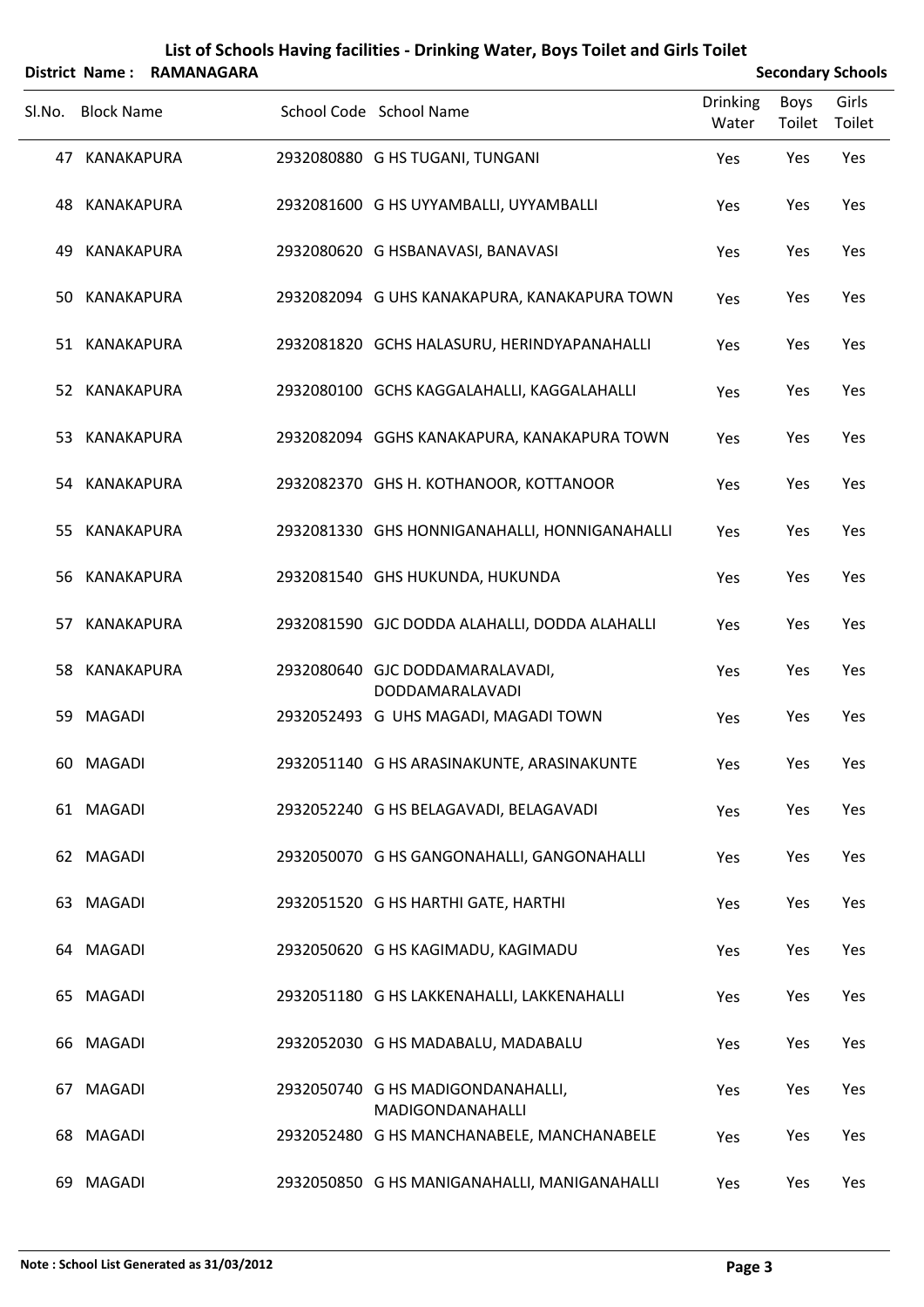|        |                   | District Name: RAMANAGARA |                                                               |                          |                | <b>Secondary Schools</b> |
|--------|-------------------|---------------------------|---------------------------------------------------------------|--------------------------|----------------|--------------------------|
| SI.No. | <b>Block Name</b> |                           | School Code School Name                                       | <b>Drinking</b><br>Water | Boys<br>Toilet | Girls<br>Toilet          |
|        | 70 MAGADI         |                           | 2932050180 G HS SANKIGHATTA, SANKIGHATTA                      | Yes                      | Yes            | Yes                      |
|        | 71 MAGADI         |                           | 2932050420 G HS SHIVANASANDRA, SHIVANASANDRA                  | Yes                      | Yes            | Yes                      |
|        | 72 MAGADI         |                           | 2932050520 G HS SRIGIRIPURA, SRIGIRIPURA                      | Yes                      | Yes            | Yes                      |
|        | 73 MAGADI         |                           | 2932051640 G HS SRIPATIHALLI, SRIPATHIHALLI                   | Yes                      | Yes            | Yes                      |
|        | 74 MAGADI         |                           | 2932050430 G HS SUGGANAHALLI, SUGGANAHALLI                    | Yes                      | Yes            | Yes                      |
|        | 75 MAGADI         |                           | 2932052492 GGHS KALYAGATE, MAGADI TOWN                        | Yes                      | Yes            | Yes                      |
|        | 76 MAGADI         |                           | 2932051970 GHS BHACHENAHATTI, BHACHENAHATTI                   | Yes                      | Yes            | Yes                      |
|        | 77 MAGADI         |                           | 2932050651 GHS KUDURU, KUDURU                                 | Yes                      | Yes            | Yes                      |
|        | 78 MAGADI         |                           | 2932052492 GJC MAGADI, MAGADI TOWN                            | Yes                      | Yes            | Yes                      |
|        | 79 MAGADI         |                           | 2932050230 GJC THIPPASANDRA, THIPPASANDRA                     | Yes                      | Yes            | Yes                      |
|        | 80 RAMANAGARA     |                           | 2932060820 G HS ARALALU SANDRA, ARALALU SANDRA                | Yes                      | Yes            | Yes                      |
|        | 81 RAMANAGARA     |                           | 2932060310 G HS BILAGUMBA, BILAGUMBA                          | Yes                      | Yes            | Yes                      |
|        | 82 RAMANAGARA     |                           | 2932060420 G HS GANAKAL, GANAKAL                              | Yes                      | Yes            | Yes                      |
|        | 83 RAMANAGARA     |                           | 2932060290 G HS HARISANDRA, HARISANDRA                        | Yes                      | Yes            | Yes                      |
|        | 84 RAMANAGARA     |                           | 2932060850 G HS HEBBAKODI, HEBBAKODI                          | Yes                      | Yes            | Yes                      |
|        | 85 RAMANAGARA     |                           | 2932060660 G HS KODIYALA KARENAHALLI, KODIYALA<br>KARENAHALLI | Yes                      | Yes            | Yes                      |
|        | 86 RAMANAGARA     |                           | 2932060190 G HS KYASAPURA, KYASAPURA                          | Yes                      | Yes            | Yes                      |
|        | 87 RAMANAGARA     |                           | 2932061020 G HS LAKKOJANAHALLI, LAKKOJANAHALLI                | Yes                      | Yes            | Yes                      |
|        | 88 RAMANAGARA     |                           | 2932060390 G HS MAYAGANAHALLI, MAYAGANAHALLI                  | Yes                      | Yes            | Yes                      |
| 89.    | RAMANAGARA        |                           | 2932060490 G HS SHESHAGIRIHALLI, SHESHAGIRIHALLI              | Yes                      | Yes            | Yes                      |
|        | 90 RAMANAGARA     |                           | 2932060170 G HS SHYNUBOGANAHALLI,<br>SHYANUBHOGANAHALLI       | Yes                      | Yes            | Yes                      |
|        | 91 RAMANAGARA     |                           | 2932060130 GJC YEREHALLI, YEREHALLI                           | Yes                      | Yes            | Yes                      |
|        | 92 RAMANAGARA     |                           | 2932061390 GHS HANUMANTHANAGARA, WARD-25                      | Yes                      | Yes            | Yes                      |